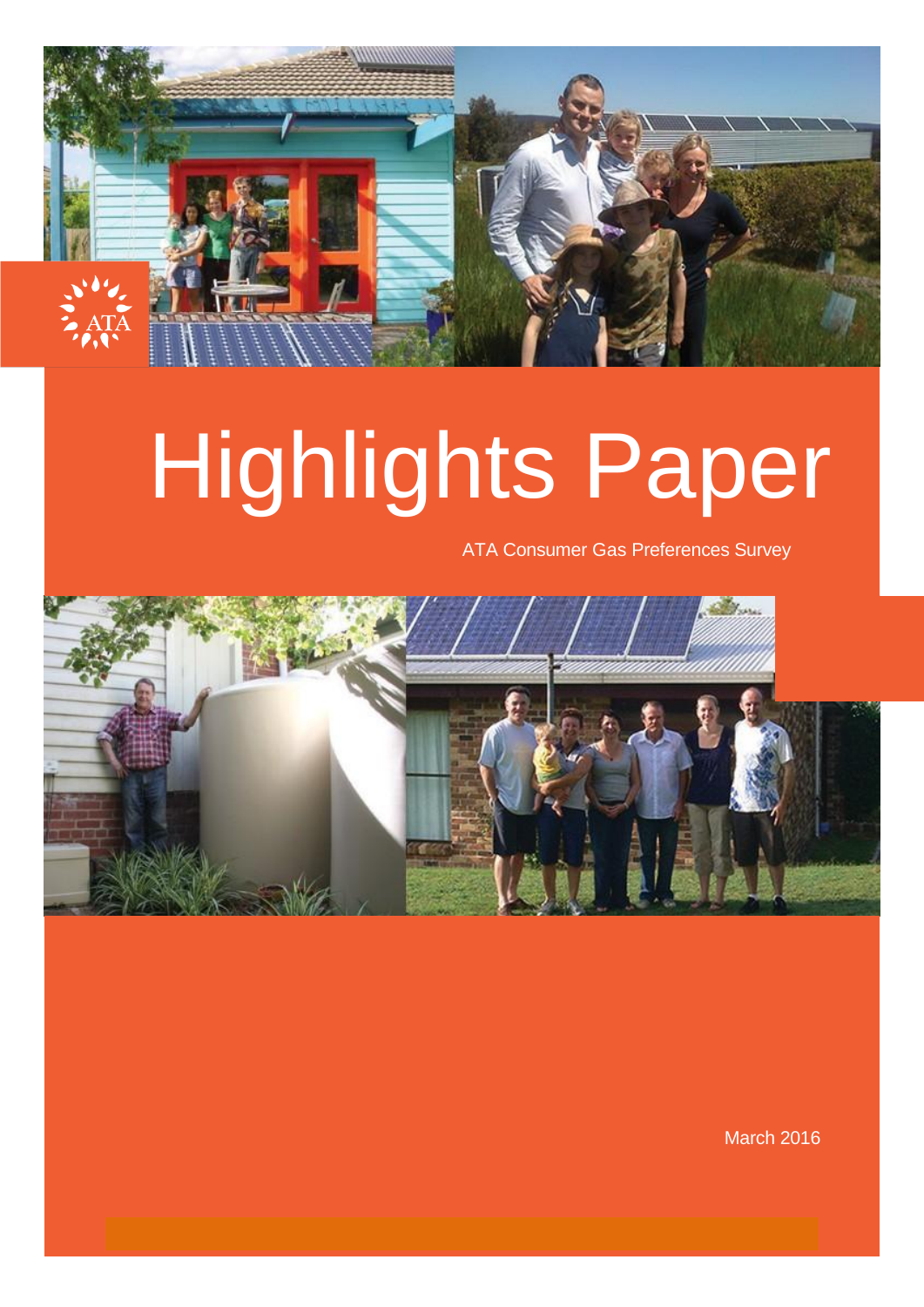# <span id="page-1-0"></span>**1.0 Document Information**

| <b>Document Version</b>                                  | Date                              | <b>Prepared By</b>                          | <b>Reviewed By</b>                          | <b>Comments</b>           |
|----------------------------------------------------------|-----------------------------------|---------------------------------------------|---------------------------------------------|---------------------------|
| Gas Survey v1                                            | 18 <sup>th</sup> February<br>2016 | Kate Leslie - Energy<br>Analyst             | Damien Moyse - Policy<br>& Research Manager | <b>Initial Version</b>    |
| ATA Gas Pref Survey -<br>Draft Report 190216 v0.2        | 19 <sup>th</sup> February<br>2016 | Damien Moyse - Policy<br>& Research Manager | Kate Leslie - Energy<br>Analyst             | Second Draft              |
| <b>ATA Gas Pref Survey -</b><br>Draft Report 010316 v0.3 | $1st$ March 2016                  | Kate Leslie - Energy<br>Analyst             | Damien Moyse - Policy<br>& Research Manager | <b>Third Draft</b>        |
| ATA Gas Pref Survey -<br>Draft Report 020316 v0.4        | $2nd$ March<br>2016               | Damien Moyse - Policy<br>& Research Manager |                                             | <b>Consultation Draft</b> |
| ATA Gas Pref Survey -<br>Report 240316 v0.5              | $24th$ March<br>2016              | Kate Leslie - Energy<br>Analys              |                                             | Final report              |

© 2016 Alternative Technology Association. All rights are reserved. No part of this report may be reproduced without acknowledgement of source.

#### **Prepared for Energy Consumers Australia**

#### **ATA Energy Projects Team**

Prepared by: Kate Leslie, Damien Moyse Cover photograph:

#### **Alternative Technology Association**

Level 1, 39 Little Collins St, Melbourne VIC 3000 +61 3 9639 1500 +61 3 9639 5814 [www.ata.org.au](file://ataserv02/files/7%20Policy%20and%20Projects/Energy/Reference%20Docs/www.ata.org.au)

This project was funded by Energy Consumers Australia [\(www.energyconsumersaustralia.com.au\)](https://webmail.ata.org.au/owa/redir.aspx?SURL=SxApb-RSsgvBYdwsmArvH58Km7OGRQIZwN8qEwBsZQ0xjYFd4CbTCGgAdAB0AHAAOgAvAC8AdwB3AHcALgBlAG4AZQByAGcAeQBjAG8AbgBzAHUAbQBlAHIAcwBhAHUAcwB0AHIAYQBsAGkAYQAuAGMAbwBtAC4AYQB1AA..&URL=http%3a%2f%2fwww.energyconsumersaustralia.com.au) as part of its grants process for consumer advocacy projects and research projects for the benefit of consumers of electricity and natural gas. The views expressed in this document do not necessarily reflect the views of Energy Consumers Australia.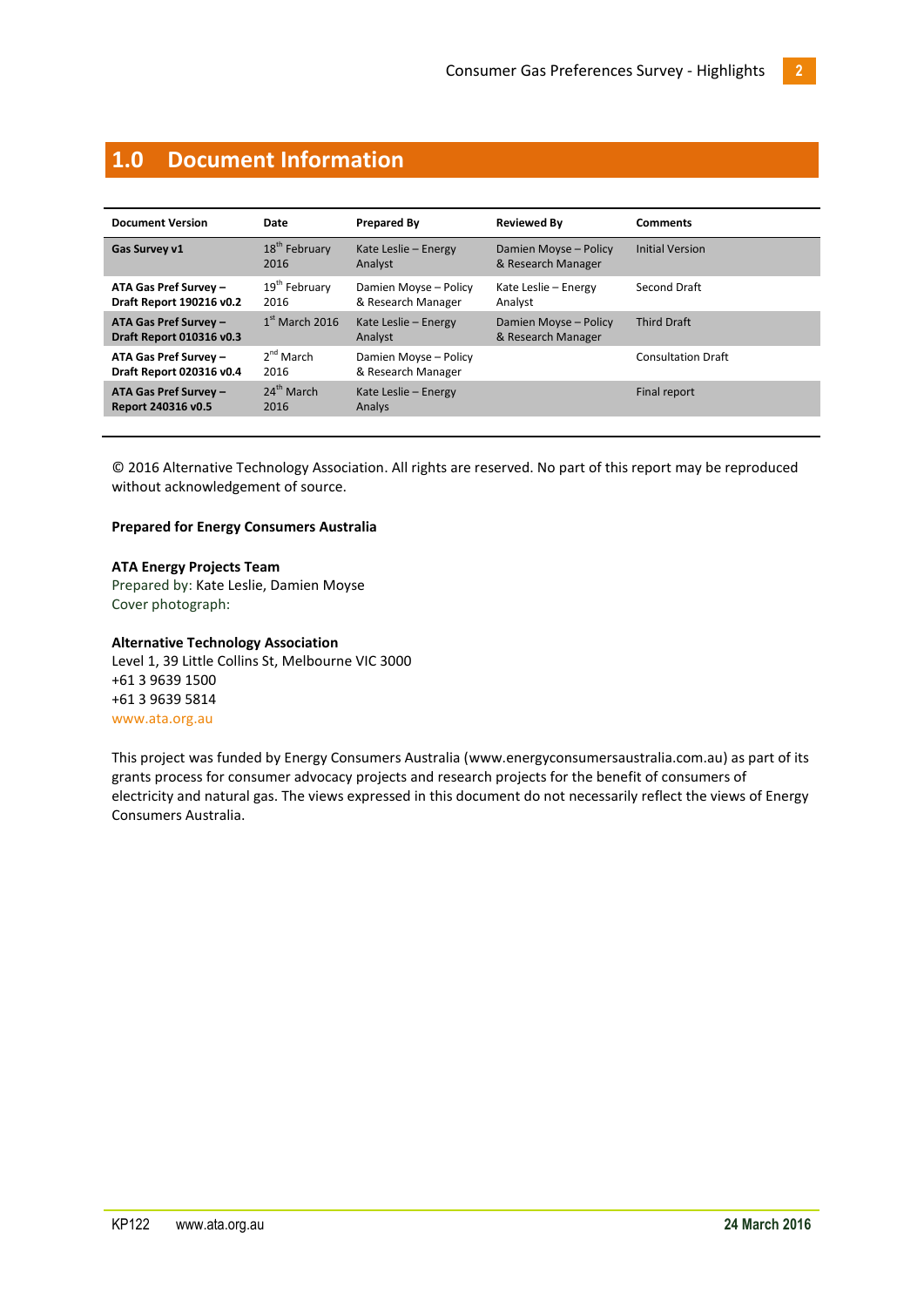# Contents

| 1.0 |  |
|-----|--|
| 2.0 |  |
|     |  |
| 3.0 |  |
| 3.1 |  |
| 3.2 |  |
| 3.3 |  |
| 3.4 |  |
| 4.0 |  |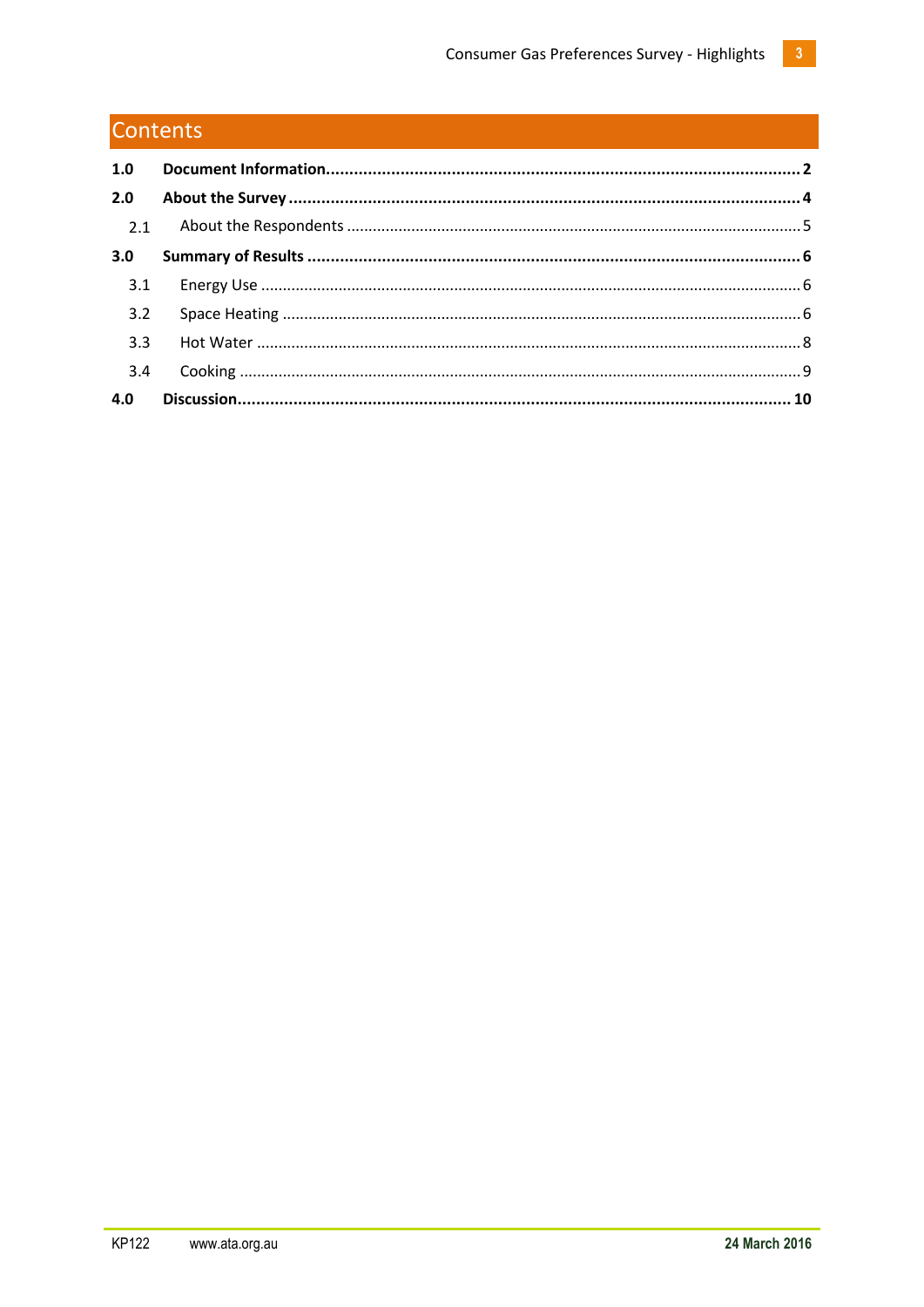# <span id="page-3-0"></span>**2.0 About the Survey**

With support from Energy Consumers Australia, the Alternative Technology Association (ATA) undertook a consumer survey, collecting information and responses regarding residential gas preferences from small energy consumers in the National Energy Market.

The purpose of the survey was to better understand consumer preferences in this area, in order to inform ongoing consumer advocacy by ATA as well as by other consumer organisations.

The survey was electronic, using the online tool Survey Monkey $^1$ .

## **Design**

Many people and organisations, including consumer advocates and the gas industry, were consulted at the survey design and prototyping stages. Nearly all of the feedback provided was able to be incorporated. (The errors and flaws remain ATA's.)

# **Criteria**

Energy consumers who met the following criteria were welcomed to take the survey:

- Adults living in Australia;
- Home connected to mains gas;
- Homes considering connecting to mains gas;
- Homes currently using bottled gas (LPG);
- Consumers with some awareness of the household's energy bills;
- Consumers with some say over the household's choice of appliances.

## **Promotion**

The survey was promoted through ATA's existing networks (e-bulletin, Facebook and Twitter) and via other consumer and community organisations that we partner with. The gas industry and local government were also given the opportunity to promote the survey.

## **Length**

The survey took around ten minutes to complete. There were additional optional questions for enthusiastic respondents and many were generous with providing additional details regarding their experiences and preferences.

A total of 955 respondents started the survey; with 867 respondents completing it. The balance dropped out at some point along the way, which is unsurprising being a voluntary online survey which asks some relatively difficult questions.

## **Currency**

1

Responses occurred largely between the end of October and December 2015. The survey remains open at the time of writing (February, 2016) as there is no compelling reason to close it off<sup>2</sup>. People who meet the criteria are welcome to take the survey to share their gas preferences.

 $1$  ATA accesses a free version of Survey Monkey, which does not include reporting statistical significance.

<sup>&</sup>lt;sup>2</sup> The web address is [https://www.surveymonkey.com/r/LPLZKF5.](https://www.surveymonkey.com/r/LPLZKF5)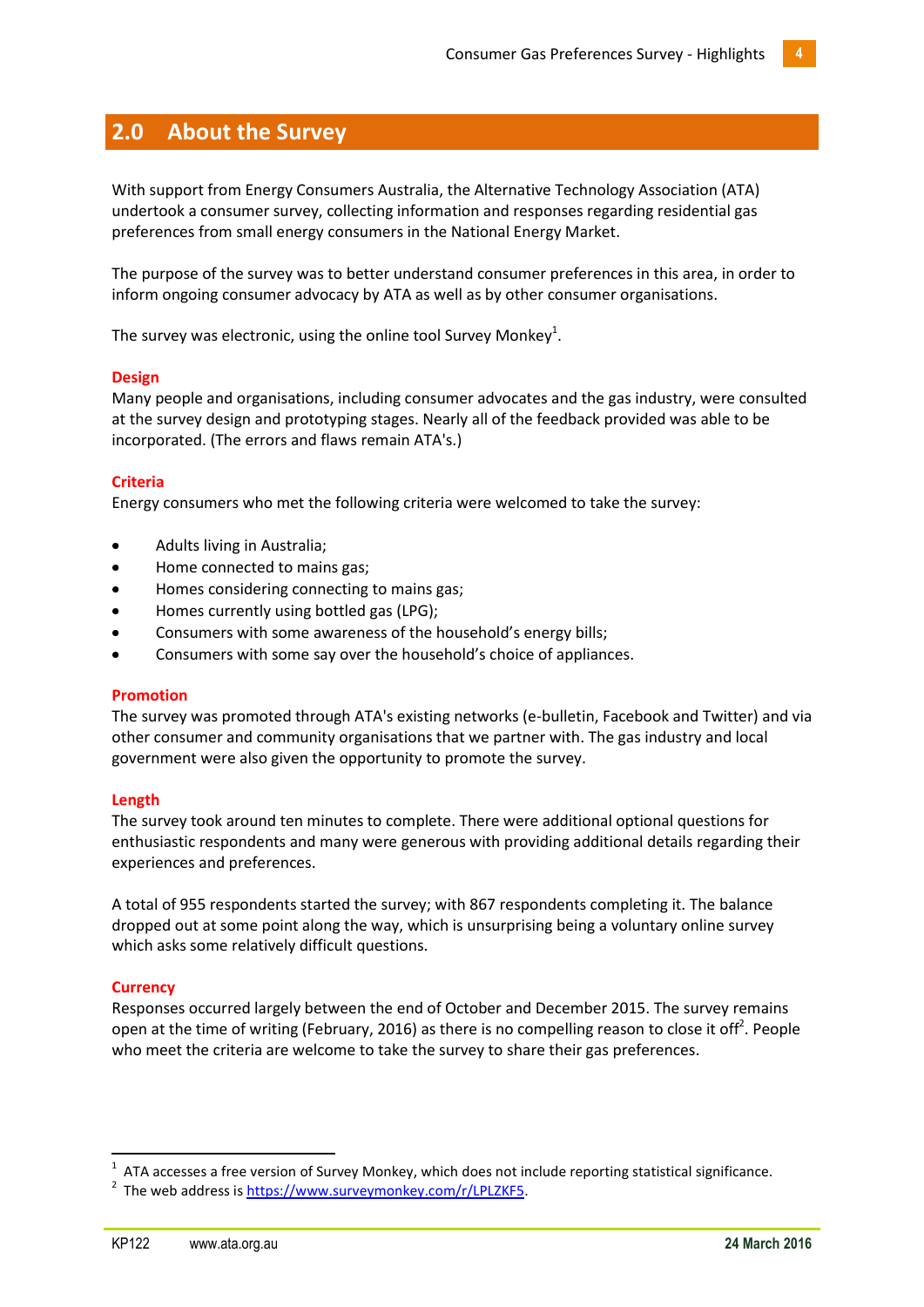This paper provides a high level overview of the survey findings – focussing mainly on the headline results and distinguishing where different results were registered by ATA and non-ATA members. The latter group is a proxy for the general public. There are many other respondent segments which could be evaluated in the future.

Finally, ATA wishes to sincerely thank all those who participated in the survey. We cannot claim that the results are broadly representative of all residential energy consumers, however ATA wishes to reassure those who may want to use the results that every effort was made to reach out to a broad range of people.

# <span id="page-4-0"></span>**2.1 About the Respondents**

The profile of the first 955 respondents (as at February, 2016) is as follows:

- Weighted towards Victorians (two thirds of residential gas demand is from Victoria), with 54% of respondents;
- Weighted towards home-owners (90%)<sup>3</sup> and males (66%);
- Nearly two thirds (65%) ATA members;
- 61% live in a capital city;
- 86% live in a separate house;
- Nearly half (45%) say their household comprised of two people;
- There is a diversity of age groups other than young people (only 2% aged 18-30 years);
- 20% have a pensioner concession card, health care card or DVA gold card; and
- 75% of respondents were born in Australia.

On some demographic characteristics the profile of ATA members is very different to non-members<sup>4</sup>:

- ATA members are more likely to be male (73%) than non-members (54%);
- ATA members are more likely to be older;
- Just under half of ATA members (48%) live in a two person household, compared to 39% of non-ATA members. The household sizes of non-ATA members are more diverse;
- ATA members were much more likely to own their home outright (63%) compared with non-ATA members at 47%.

Generally the respondents to this survey are engaged energy consumers – Rooftop PV runs at 60% of ATA members, and 45% of non-members.

**.** 

<sup>3</sup> A disproportionate share of respondents were home-owners, partly reflecting survey design and partly reflecting the fact that typically it is only home-owners that have agency over appliance choice.

<sup>&</sup>lt;sup>4</sup> 'Non-ATA members' include those who didn't know whether they were members.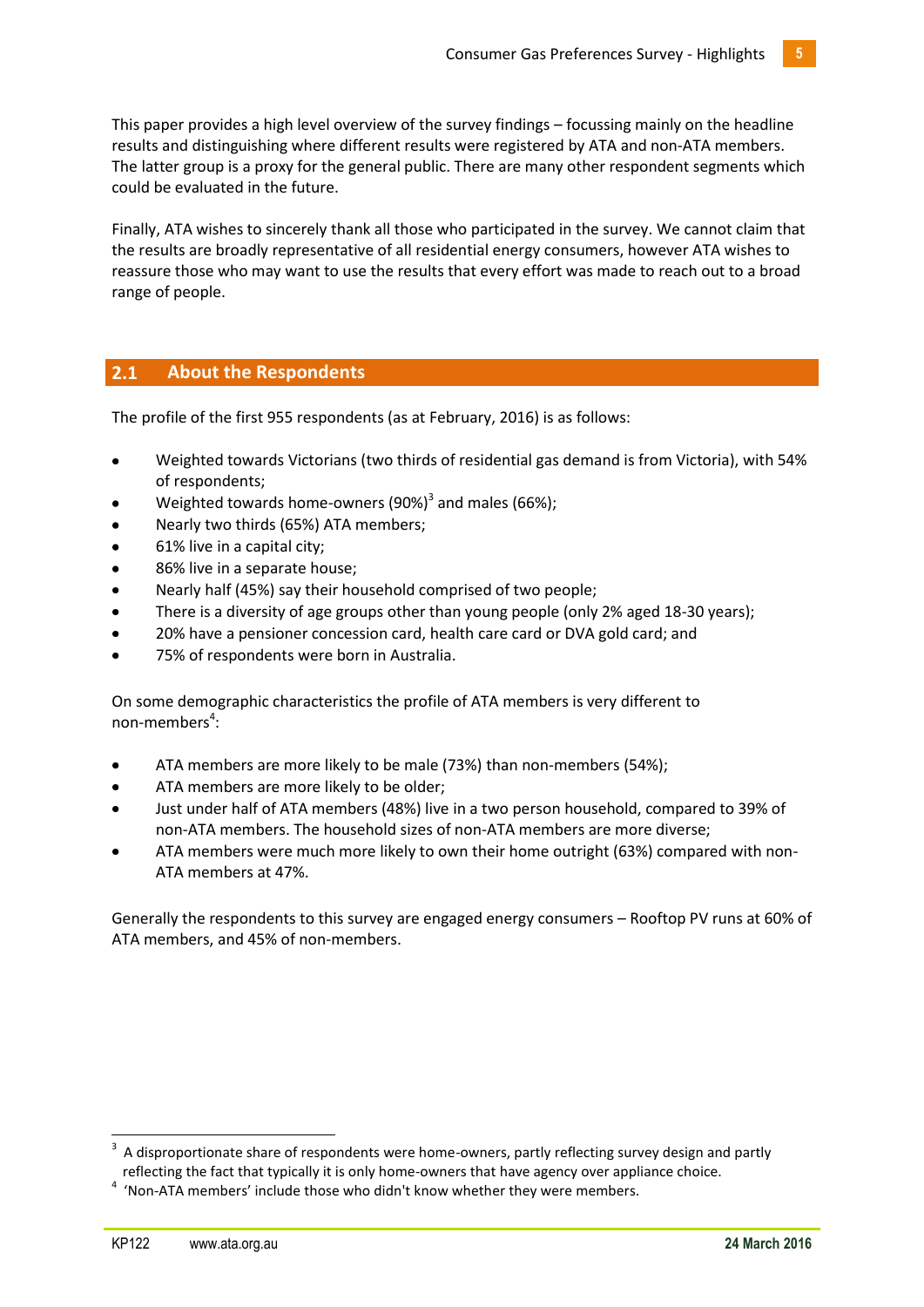# <span id="page-5-0"></span>**3.0 Summary of Results**

# <span id="page-5-1"></span>**3.1 Energy Use**

74% of all respondents have a mains gas connection, and 23% use bottled gas. Non-ATA members were more likely to be connected to mains gas (83%), with 17% using bottled gas.

62% say they are either "much less likely" or "less likely" to choose a gas appliance now compared with 5 or 10 years ago:

- This view is the majority view of non-ATA members (53%);
- It is more common in ATA members (68%), who also hold the view more strongly.

Slightly more than half of all respondents (55%) use "about the same" amount of gas as 3 years ago:

- Non-ATA members are less likely to use about the same (52% compared with 60% ATA members); and
- Non-ATA members were more likely to be using "more" gas (9% versus 14%)<sup>5</sup>.

There is a great diversity in main reasons for using less, and more, gas. Of the 29% using "less" or "much less", the most common answer was:

- "Other" (25%) with a spectrum of explanations. Of the respondents who do nominate one of the given explanations, two answers are most common:
	- o installing electric appliances (18% non-members, 26% ATA members); and
	- o moving into a new home that uses less gas (12% both groups).
- Other common responses were:
	- o 9% installed more efficient (gas) appliance(s);
	- o 8% improved the thermal efficiency of their home;
	- o 8% installed solar hot water; and
	- o 6% decreased household size.

# <span id="page-5-2"></span>**3.2 Space Heating**

About half of respondents (49%) use mains gas to heat their homes:

- The most common gas appliance is ducted gas (43%)
- 36% also have a reverse cycle air conditioner (RCAC) with which to heat their home.

When asked all the reasons why they chose their main heater the most common answers are comfort/convenience and it came with their home (both 38%). Among gas space heating home owners (n=567), 45% said it came with their home and 41% said comfort/convenience.

**.** 

<sup>&</sup>lt;sup>5</sup> The survey question clarified that "note, your gas bill may have changed as a result of different prices. We want to know just about the quantity of gas." It is possible that some respondents may have had trouble distinguishing between quantity demanded and bill size. The options were "much less", "less", "about the same", "more", "much more", "not applicable" and "don't know". Only 1% of respondents answered "don't know".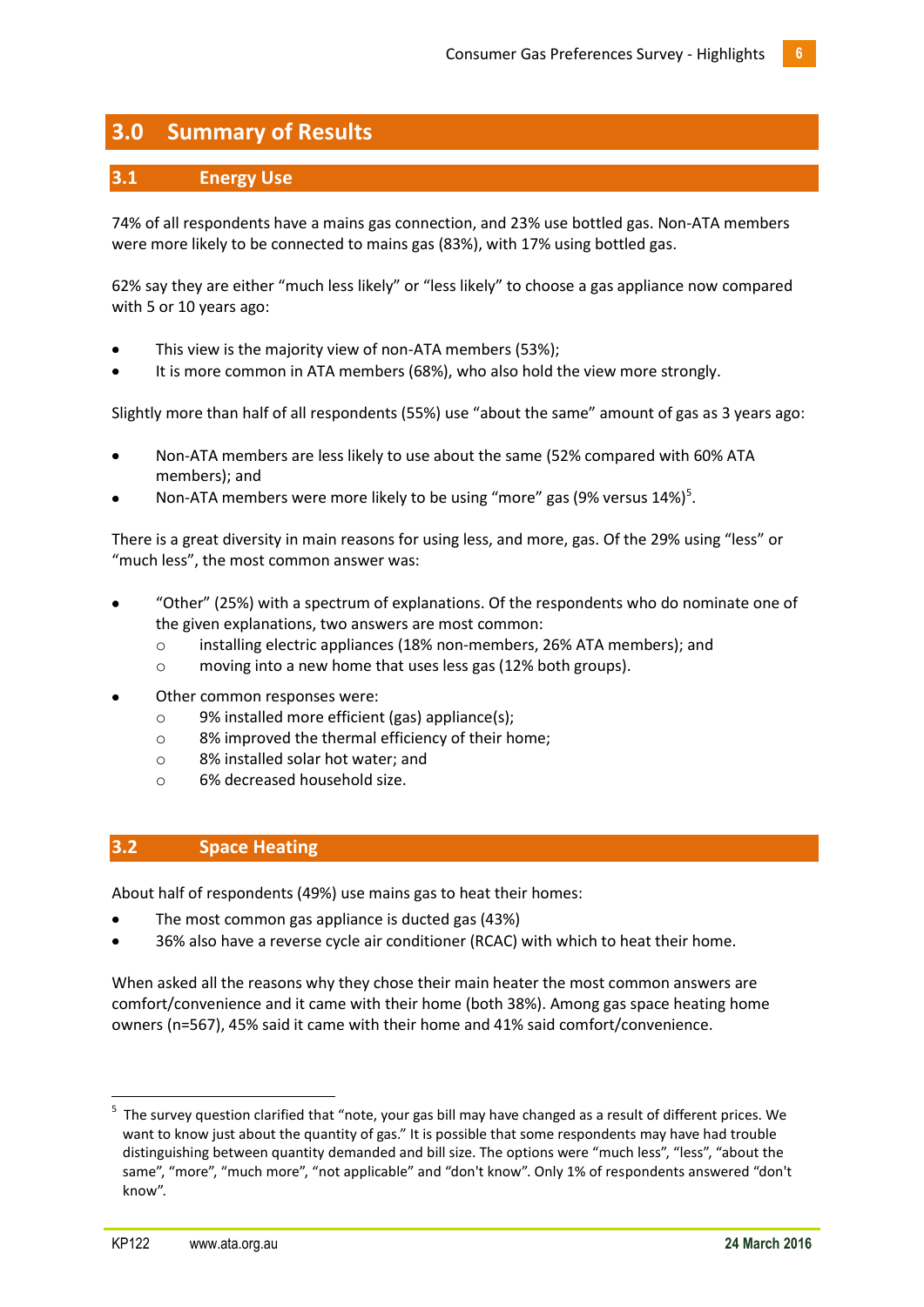# **3.2.1 System Replacement**

64% report being "confident" or "very confident" that they could access information comparing running costs of space heating appliances:

More ATA members were "very confident" (23%) than non-members (16%).

One third (33%) of non-ATA members have some degree of confidence in knowing how much longer their main space heater was likely to last<sup>6</sup>. 43% were not confident, with just under half of the ATA members (49%) expressing some level of confidence.

When their main heating appliance fails, the most common plan is to investigate options at that time (38%). Deferring the decision until later is more likely among non-ATA members (41%).

Among those who have investigated their options:

- 24% say they have a plan to replace it with something different;
- compared with 14% who plan to replace it with the same.

Among home-owners relying on gas for space heating (mains or LPG) who have investigated their options:

- 33% plan to replace it with something different;
- compared with 7% who plan to replace it with like-for-like.

When those in this group who intend to make a change are asked to specify what they plan to switch to, the most common answer is efficient electric appliances (RCAC/heat pumps).

## **3.2.2 Savings Expectations**

Expectations of savings required to switch from gas space heating to electricity (among gas users<sup>7</sup>) are:

- The largest group, 39%, (37% of ATA members/43% of non-ATA members) of respondents are able to select a dollar figure from the choices (ranging from \$100 annually to \$1000);
- A significant proportion, 28%, answer "\$0" (no savings required) (31% ATA members/24% non-ATA members);
- One quarter of respondents (25%) answer "don't know";
- 7% answer "wouldn't use".

1

<sup>6</sup> The question was phrased as agreement/disagreement with the statement "I know how much longer my main space heater will last for."

 $^7$  One of the options to this question was "not-applicable - not heating with gas". ATA's reporting, for this question and others like it, excludes the respondents who chose this answer.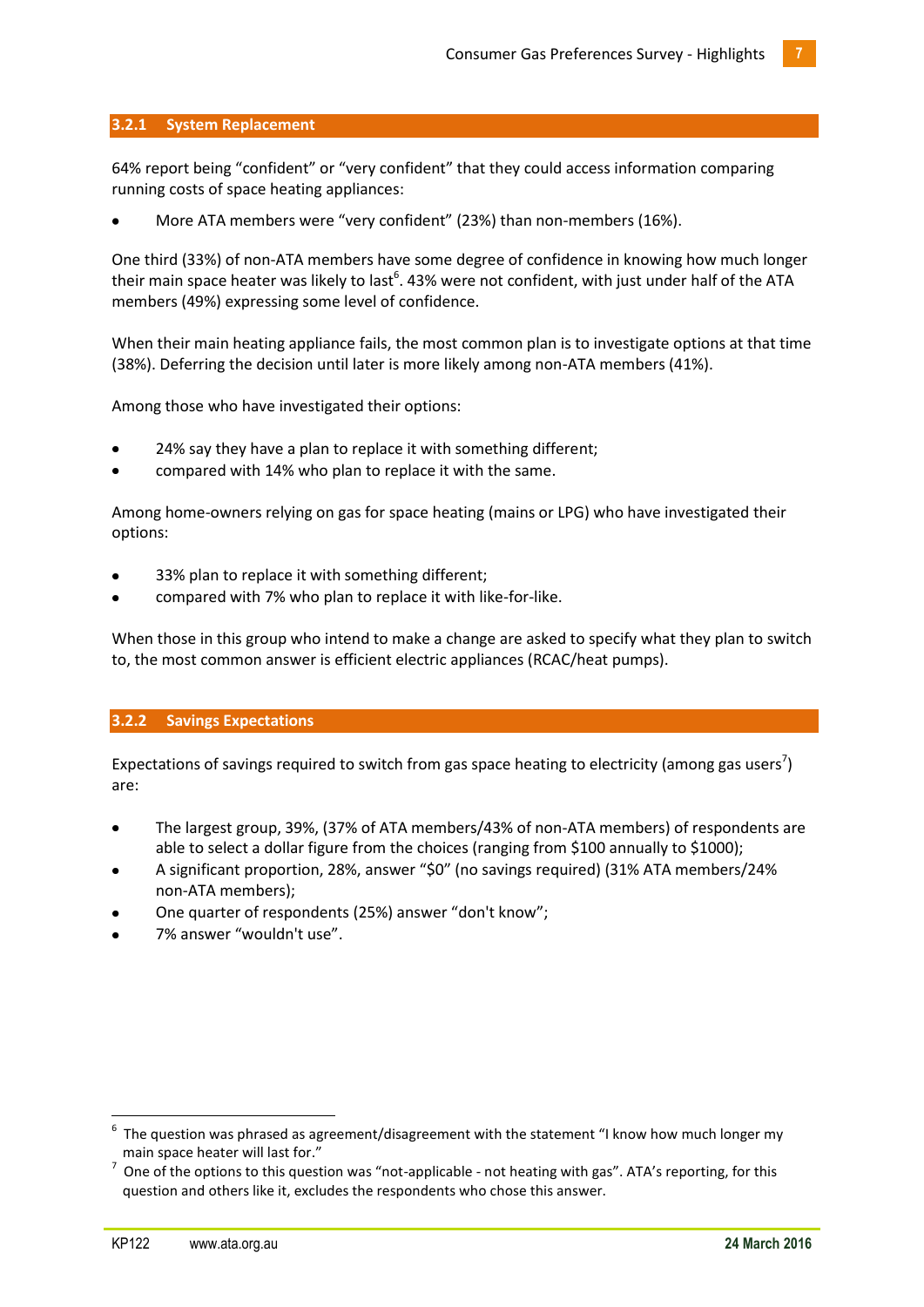For switching from electricity for space heating to gas (among electricity users):

- The largest group, 35%, answer "wouldn't use" (42% ATA members, 23% non-members);
- One third of respondents are able to select a dollar figure from the choices (30% of ATA members/39% of non-ATA members);
- A substantial share of respondents (25%) answer "don't know";
- Only 7% answer "\$0" (no savings required).

Concerns about switching to gas or electricity for space heating were open ended questions and we received many and varied responses.

# <span id="page-7-0"></span>**3.3 Hot Water**

80% of respondents rely on mains gas or solar as their main fuel to heat water:

- Among non-ATA members 61% rely on mains gas and 22% have solar;
- Just under half of ATA members (46%) rely on mains gas and more (one-third) have solar;
- Gas instantaneous and gas hot water tank are the most common hot water appliances (26% and 24% respectively).

Respondents were asked the reasons for their choice of hot water system:

- 41% said their heating system came with the home;
- followed by 37% who said environmental reasons factored in their choice.
- 'Use less energy/efficiency' is also nominated by 37%.

These are the top 3 reasons from both ATA members and non-members.

# **3.3.1 System Replacement**

8% of respondents replaced a hot water system in the previous 12 months (n=71). Among this group:

- Most replaced their hot water system with something different (79%).
- Gas instantaneous and electric heat pumps are the most popular appliances (28% and 27% respectively);
- Solar has a 21% market share (about the same proportion have gas boosting as electric boosting);

Among ATA members, heat pumps are the most common appliance (33%).A substantial proportion, one-third of respondents, disagreed to some degree with the statement "I know how much longer my main hot water system is likely to last for". 45% "agreed" or "strongly agreed".

Surprisingly, 72% of respondents report some degree of confidence in how to access information comparing costs of running appliances. Confidence is higher among ATA members, at 76%.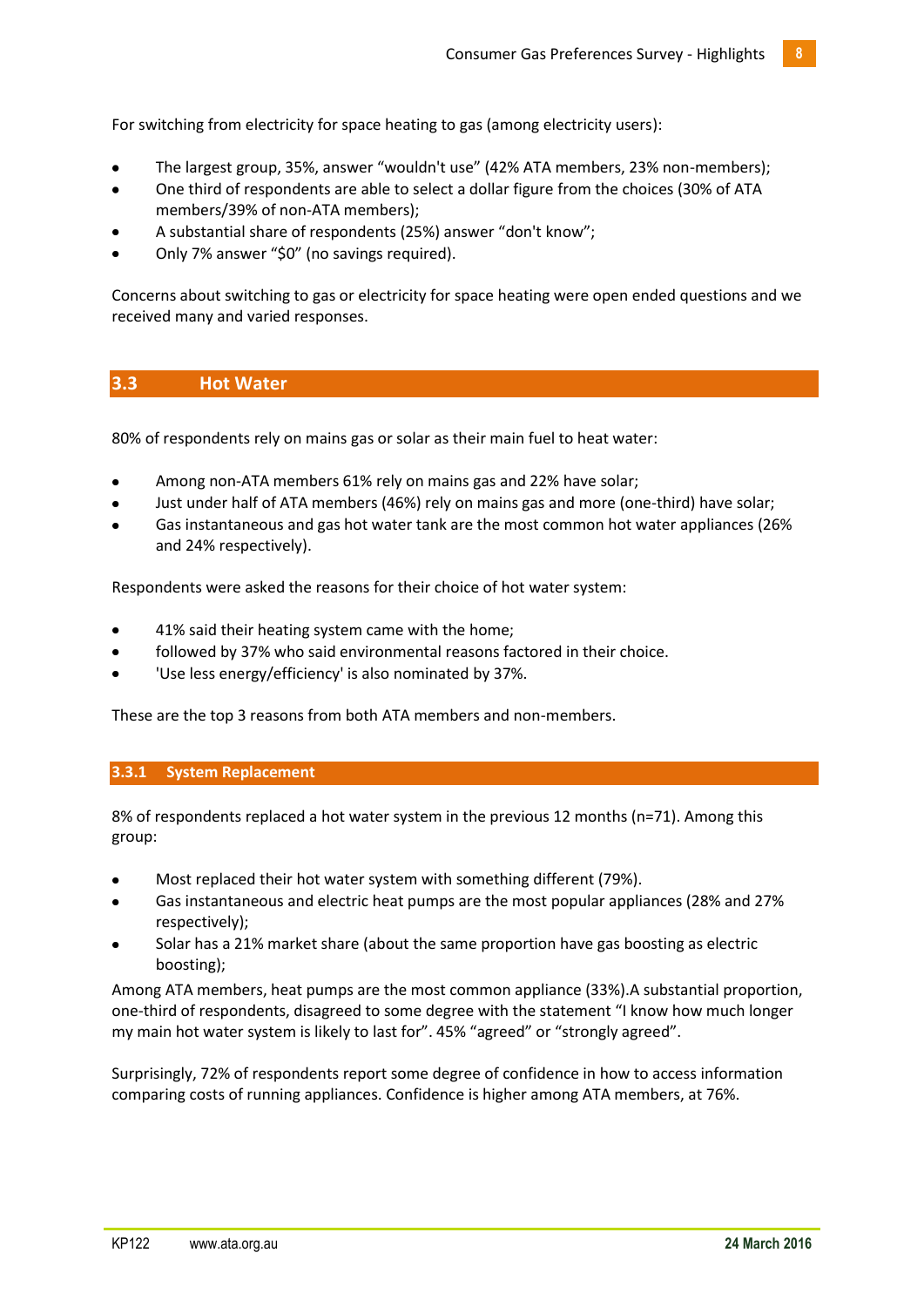When their hot water system fails:

- just over a third of respondents have a plan to replace it with something different (35%);
- One third (33%) plan to investigate their options at the time;
- Non-ATA members were more likely to defer investigating options until the time (37%); and
- Non-ATA members were less likely to have planned to replace it with something different (however even that proportion was material at 30%).

There was a fairly even spectrum of how long respondents were prepared to wait for a new system, up to one week.

# **3.3.2 Savings Expectations**

Expectations of savings required to switch from gas hot water (among gas users) to electricity:

- A substantial proportion (41% of non-ATA members/35% of members) of respondents are able to select a dollar figure from the choices (\$100-\$500 annually);
- 29% answer "\$0" (33% ATA members/24% non-ATA members);
- 22% answer "don't know";
- 12% answer "wouldn't use".

For switching from electricity powered hot water systems (among electricity users) to gas:

- 41% answer "wouldn't use" (46% ATA members/30% non-ATA members);
- A substantial proportion (27% of ATA members/39% of non-ATA members) of respondents is able to select a dollar figure from the choices;
- 18% answer "don't know";
- 10% answer "\$0".

# <span id="page-8-0"></span>**3.4 Cooking**

81% of respondents regularly use a gas cook top/stove. Only 8% regularly use electric induction cook tops.

There is a general enthusiasm for induction cooking. It would be the first choice of 44% (and only 31% have tried cooking with it):

- ATA members were more enthusiastic about induction cooking, with 50% nominating it as their first choice;
- This compares with one third of non-ATA members.

There is still a substantial segment that preferred cooking with gas. 36% said that a gas cook top would be their first choice (30% ATA members/46% non-ATA members).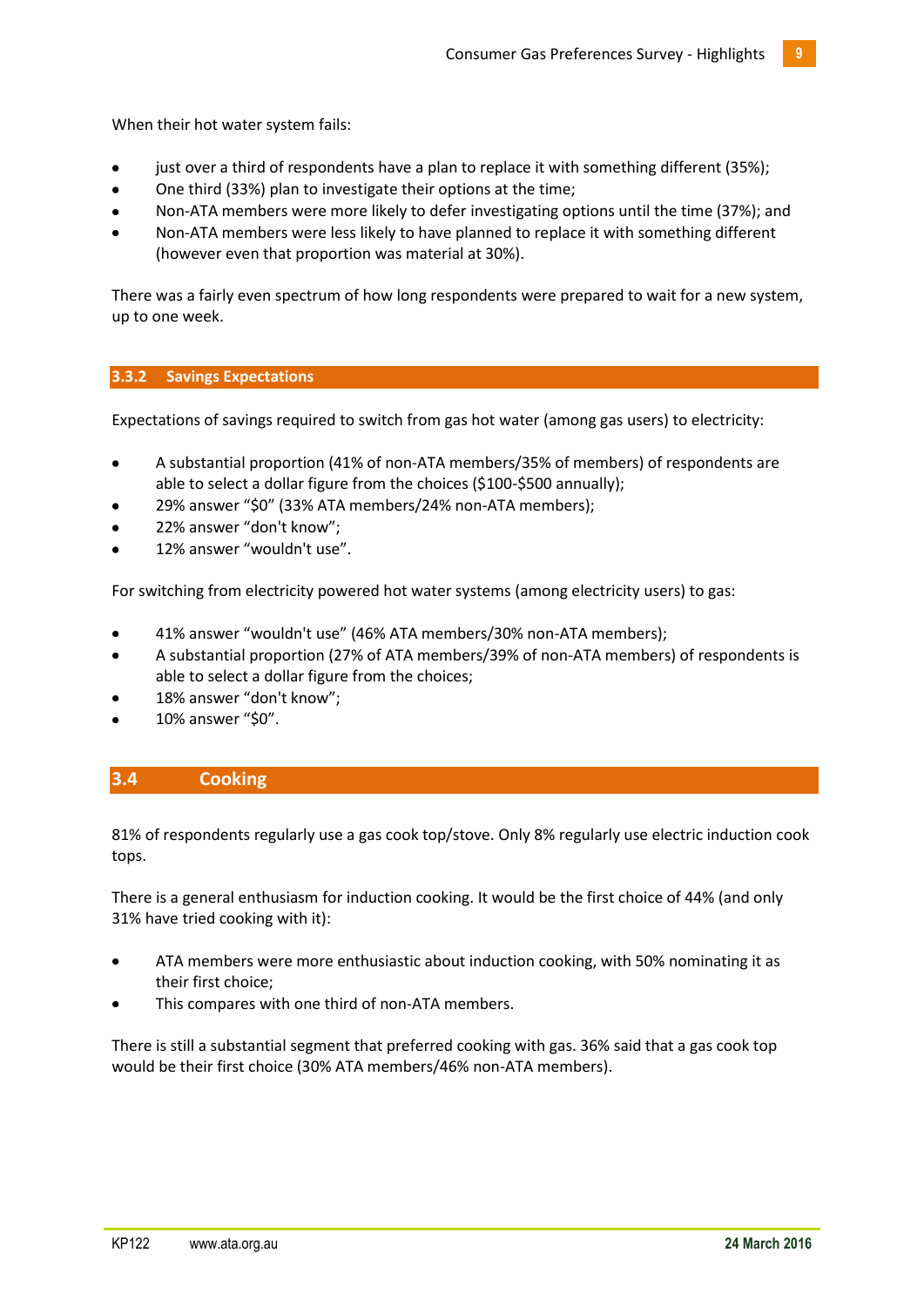# <span id="page-9-0"></span>**4.0 Discussion**

ATA's Gas Preferences survey demonstrates that residential consumer preferences regarding gas and electricity choices are changing – and not just within the 'early adopter' market:

- 62% say they are either "much less likely" or "less likely" to choose a gas appliance now compared with 5 or 10 years ago.
- Among home-owners relying on gas for space heating (mains or LPG) who have investigated their options, 33% have a plan to replace their main appliance when it fails with something different (mostly efficient electric), compared with 7% who plan to replace it with like-for-like.
- 79% of those who replaced a hot water system in the previous 12 months replaced it with something different, often heat pumps. Only 34% of people who replaced their hot water system continue to rely mainly on gas (mains or LPG) for heating water, compared to 54% who didn't replace their hot water system.
- There is considerable enthusiasm for electric induction cooking.

A significant share of gas users are making plans to switch appliances away from gas, although relatively few have already done so.

Previous ATA research demonstrates that for a large number of existing dual-fuel homes, switching some appliances (particularly space heating) from gas to efficient electric as they reach the end of their asset life is more cost effective than staying on gas over the medium to longer term.

As such, the trends identified above should be considered as households acting in their economic best interest. Climate action was also mentioned in comments by many respondents.

The results of this survey indicate that the current reduction in gas usage per residential connection that most gas networks are experiencing is likely to continue. This may also accelerate given the increasing economic attractiveness of electricity for space heating and water heating in most jurisdictions.

ATA believes more research is needed into how much of the existing gas demand is the result of market failures, such as rental homes and low economic resource households. It is common for the gas networks to claim that gas is a "fuel of choice". These households face significant barriers to fuel switching and as such, their continued gas demand should not be considered as "expressing rational choice".

There is confidence among respondents in understanding how long their appliances are likely to last and in their ability to access information required to make rational choices – such as appliance running costs.

ATA strongly advocates for programs that make available the best information possible to inform the efficiency labelling. There is also a role for regulatory oversight over misleading gas advertising<sup>8</sup>.

**.** 

 $^8$  Until very recently it was common for the gas industry to advertise that the running costs of gas appliances were cheaper than electric appliances. There is now a trend for industry to advertise that on an equivalent energy unit basis (e.g. MJ) gas is cheaper than electricity. This is true, but misses the issue of the difference in what can be achieved with joules of electricity compared with joules of gas. One joule of electricity can be turned into 4-5 joules of heat (using heat pump technology). Whereas one joule of gas can only be turned into 0.9 joules of heat at best (by burning).